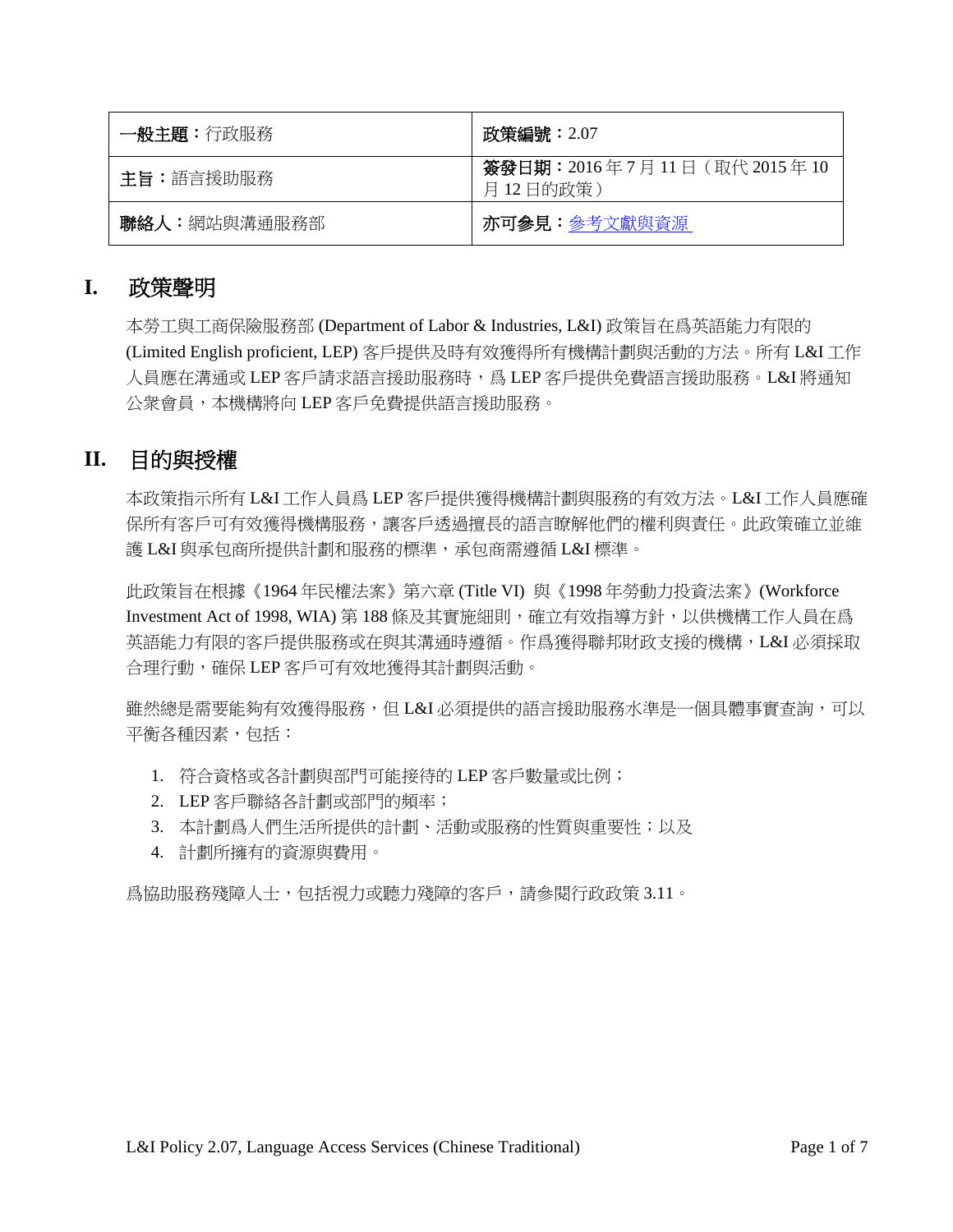## **III.** 語言援助相關服務的定義與通用術語

- 1. 授權筆譯員:一位服務於指定雙語職位的 L&I 僱員,負責翻譯其職位描述中指定語言的文件。
- 2. 經認證的口譯員:由供應商僱傭並已符合 Department of Enterprise Services 提供口譯服務的 要求和/或保險服務部健康服務分析處發佈的費用表與支付政策 (MARFS) 的個人。一名經認 證的口譯員必須爲 L&I 提供者或與 L&I 訂約的口譯服務機構僱傭的口譯員。
- 3. 經認證的筆譯員:由供應商僱傭並已符合 Department of Enterprise Services 提供翻譯服務的 要求和/或 L&I 保險服務部健康服務分析處發佈的費用表與支付政策的 (MARFS) 個人。這些 筆譯員可就其爲 L&I 提供的服務收費,服務語言應爲其經認證的翻譯語言。
- 4. 訂約服務提供者或供應商:與 L&I 簽訂合約使用其首選語言提供服務客戶所需的一定數量與 種類服務的個人、機構或企業。在一些情況下,此等服務可由訂約提供商透過與 Department of Enterprise Services 簽訂的全州性合約提供, 或由 L&I 提供者提供。
- 5. 文化能力:使機構(或個人)能夠在多文化交流與環境中有效和適當運作的一套行爲、態度 與策略。創建文化能力材料需尊重個體與文化差異,尊重與具體社會有關的適當語言、信息 與圖片的使用。
- 6. 客戶首選語言:客戶確定其想使用此種語言與 L&I 進行口頭和/或書面的溝通。
- 7. 指定雙語僱員:任何職位的 L&I 工作人員,其當前被指派的職責含精通書面英語和/或英語 口語,並且熟練使用一種或多種外語進行口頭溝通和/或書面寫作;獲得雙語工資並符合人 力資源辦公室(Office of Human Resources OHR) 確定的雙語/多語言能力的資格。
- 8. 口**譯:**聆聽一種語言的訊息,並以保留原語訊息意圖和含義的方式,口頭轉譯爲另一種語言。
- 9. 語言援助服務:爲給 LEP 客戶提供有效獲得 L&I 計劃與服務的機會而提供的完整口語與書 面服務,包括但不限於現場口譯服務、電話和視訊口譯服務、書面材料筆譯服務、以及指定 雙語工作人員提供的服務。
- 10. **語言援助指導委員會: L&I** 委員會由來自各部門的代表組成, 委員會負責協調和監控語言援 助服務政策的實施,並根據需要執行有關語言援助活動的其他監督與諮詢職能。
- 11. 英語能力有限的客戶 (LEP): 因其主要語言非英語以及沒有足夠能力閱讀、說、書寫或理解 英語,而有權獲得有關某類 L&I 服務、福利、或溝通的語言援助的客戶。
- 12. 視譯:將書面文件從一種語言口頭轉譯成另一種語言,通常爲當場完成。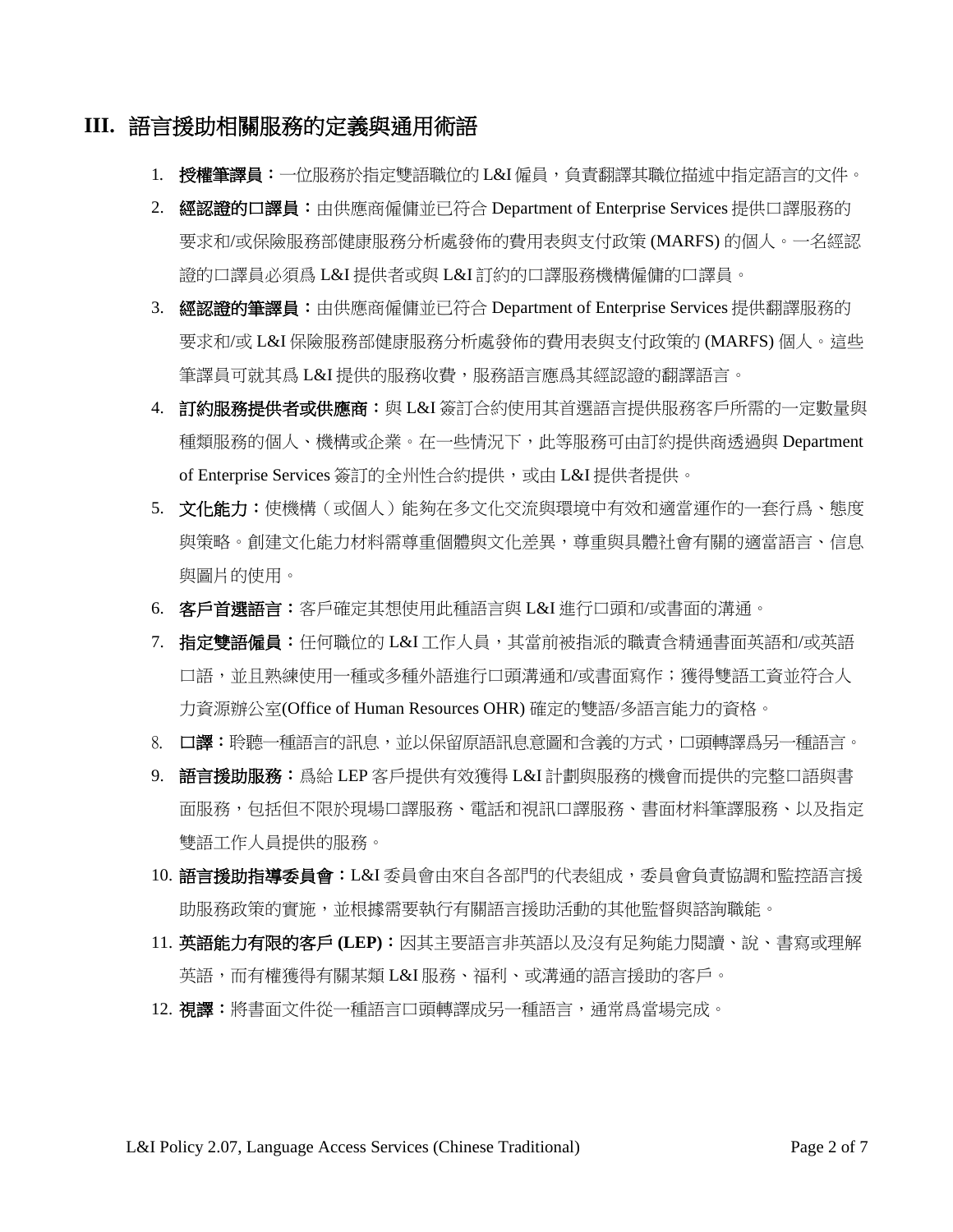- 13. **源語言:**需要口譯或筆譯的發言人或作者的語言。例如:如果一份英文文件譯爲俄文,則源 語言爲英語。
- 14. 目標受衆:譯文面向的受衆。由於文化與語言差異,一些術語與概念很難以完全達意的方式 翻譯。在這些情況下,重新設計和修飾英文文件的語言,以確保非英語語言的目標受衆可以 明白意圖傳遞的訊息,如此可能更合適。
- 15. 目標語言:筆譯與口譯的譯入語 聽衆或讀者的語言。例如:如果一份英文文件譯爲俄文, 則目標語言爲俄語。
- 16. 筆譯:將書面溝通以書面形式從一種語言(源語言)轉譯成另一種語言(目標語言)。一份 準確的譯本爲傳遞原文本意圖與基本含義的譯文。
- 17. 重要文件:對客戶獲得 L&I 服務與活動而言很重要的文件,或法律要求的文件被視爲重要文 件。一份文件是否被認定爲重要文件是基於計劃、資訊、溝通、或涉及服務的重要性,以及 基於若有關資訊並未準確或及時提供給 LEP 客戶所造成的後果。

## **IV.** 政策

### **A.** 爲英語能力有限的客戶提供語言援助服務

L&I 工作人員將透過以下一種或多種方式提供免費語言援助服務,爲 LEP 客戶提供獲得 L&I 計劃與服務的有效方法:

- 1. 由雙語或多語言僱員直接提供服務;
- 2. 由經認證的訂約口譯員提供口譯服務(現場或透過電話);
- 3. 由合格口譯員提供的口譯服務,使用語言可能不包含於證書中;以及
- 4. 由經認證或授權的筆譯員提供的書面文件翻譯。
- 5. 當 L&I 獲知一名 LEP 客戶由一名律師作爲代表, L&I 將透過此律師在其代表的範圍 內提供英文書面溝通。

L&I 工作人員不應使用基於網頁的應用程式或軟體爲 LEP 客戶處理或提供翻譯。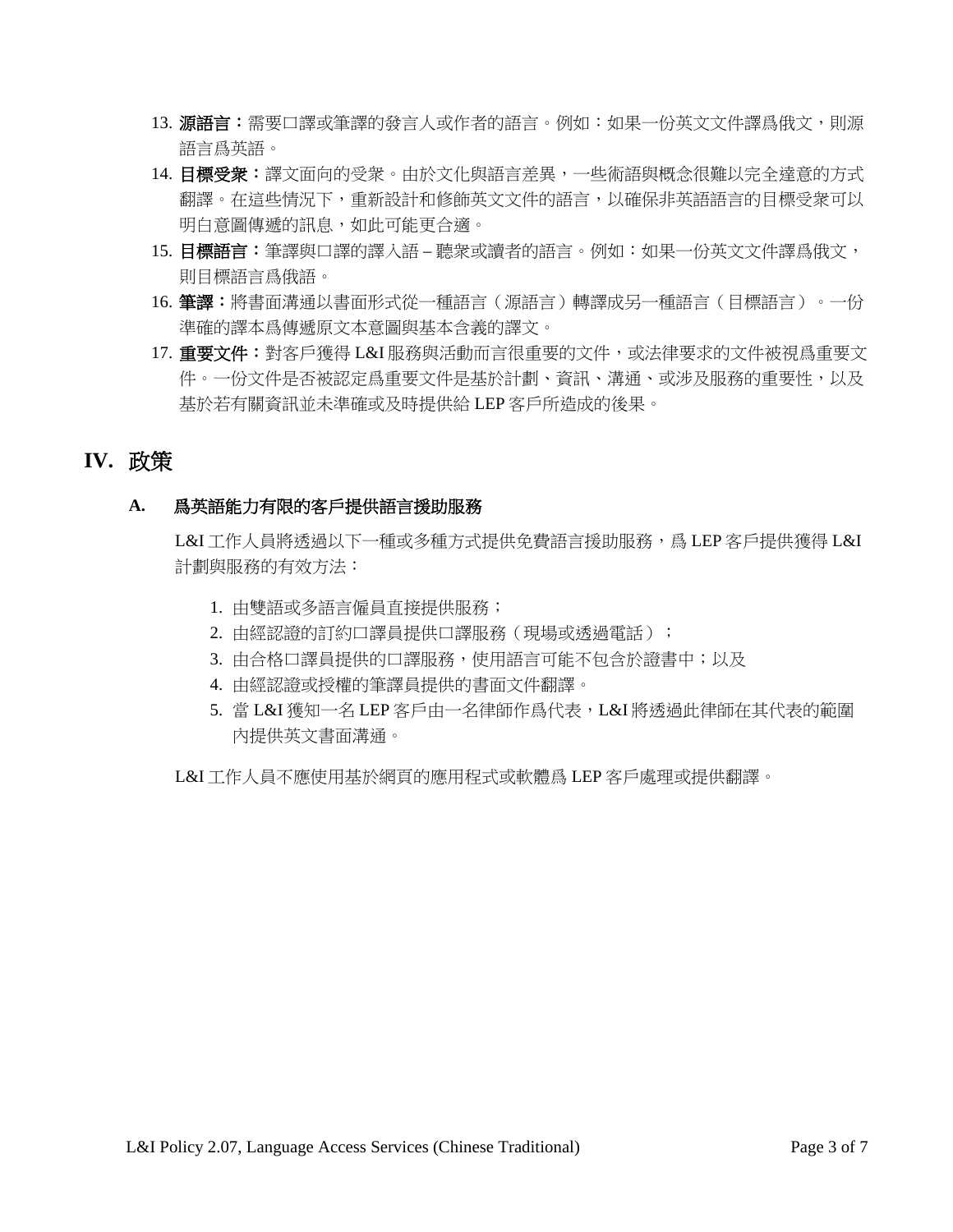#### **B.** 語言援助服務通知

L&I 工作人員應告知 LEP 客戶語言援助服務的可用性與免費性,透過提供 LEP 客戶可理解的 非英語書面通知。至少在所有 L&I 辦事處, 語言援助服務通告與標誌應張貼於明顯位置, 並 提供給 LEP 客戶。語言援助服務通知亦可透過以下一種或多種方式提供:宣傳文件、電話選 單、地方報紙、廣播和電視站、和/或面向基於社區組織的宣傳。

### **C. L&I** 工作人員責任

- 1. 在初次聯絡中儘快識別 LEP 客戶。
- 2. 根據本計劃的記錄保存要求,記錄 LEP 客戶的首選語言。使用任何維護外語標誌或 其他流程的相關數據庫系統或已識別程序收集首選語言資訊。
- 3. 通知 LEP 客戶,其有權免費獲得語言援助服務。
- 4. 爲所有 LEP 客戶安排和提供有效的語言援助服務。

#### **D. L&I** 部門責任

- 1. 向語言援助指導委員會指定一名代表;
- 2. 透過確保行政支援和酌情爲職位與其他資源提供資金,協調制定和實施爲部門提供口譯 和筆譯服務的程序;
- 3. 確保工作人員已接受語言援助服務政策的培訓,能夠定位可用的語言援助資源,並接受 工作人員執行其 LEP 相關工作責任所需的任何其他培訓。
- 4. 在與公衆面對面交流的部門,確保多語言標誌已在所有 L&I 客戶等候區張貼,該標誌說 明語言援助服務的可用性與免費性。
- 5. 識別需要翻譯的重要文件。聯邦指導方針有助於確定需要優先翻譯的重要文件與可能無 法由雙語工作人員或口譯服務透過口語服務提供的重要文件。重要文件包括但不限於:
	- a. 法律規定必須提供的文件;
	- b. 申訴表、同意書、授權書或棄權書;
	- c. 索賠或申請表;
	- d. 解決條件或解決協議;
	- e. 有關服務或計劃減少、拒絕或終止的信函或通知,或需要 LEP 客戶回覆的信函或通 知;
	- f. 時間敏感的通知,包括聽證會通知、將開示證言的通知、或其他調查或訴訟有關截 止時間的通知;
	- g. 有關個人權利的表格或書面材料;
	- h. 權利、要求、或責任通知;
	- i. 有關 LEP 個人免費語言援助服務可用性的通知;以及
	- j. 當特定計劃的存在認知缺乏可能會嚴重妨礙 LEP 個人有效獲得服務時的宣傳或資訊 材料。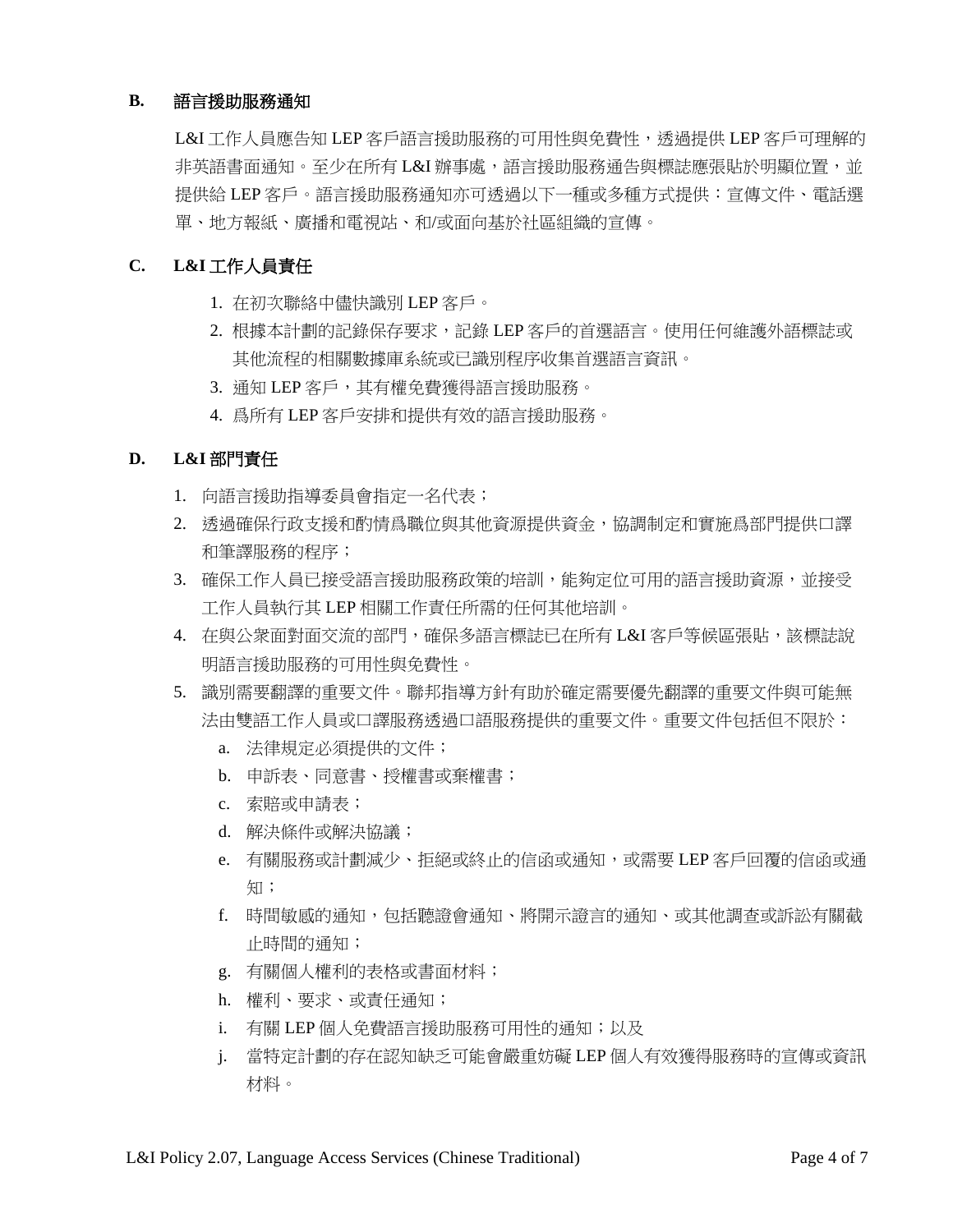- 6. 將語言包含於服務合約中,通知提供者其聯邦法律項下的責任以提供或安排語言服務。
	- a. 通知合約中的服務提供者,L&I 必須遵守所有聯邦法律(如 Title VI of the U.S. Civil [Rights Act of 1964](http://www.gpo.gov/fdsys/pkg/USCODE-2008-title42/html/USCODE-2008-title42-chap21-subchapV.htm), 僅英文版)與州法規,以及有關語言服務提供的合約要求;
- 7. 確保每年收集並核對數據,以此根據第二節所述四因素分析確定爲 LEP 客戶提供合適的 語言援助服務組合。
- 8. 確保客戶針對 L&I 工作人員提供語言援助服務失敗的報告與申訴得以及時解決,並進行 追蹤與審查,以確定該部門爲所有 LEP 客戶提供語言援助服務可能作出的改善。

#### **E.** 口頭與書面溝通的語言服務

基於 LEP 客戶的溝通需求與情況,L&I 工作人員將在確定特定情況下使用的口頭和/或書面溝 通方式時,從以下選擇中選取。工作人員可查閱部長辦公室與語言援助服務內部網中概述獲 取口譯與筆譯服務具體程序的文件。

#### **1.** 口頭溝通

- a. 若 LEP 客戶並非由指定雙語僱員服務,L&I 工作人員將透過使用經認證的口譯員 與客戶進行口頭溝通。
- b. 英文書面溝通的口譯也可接受,但 LEP 客戶必須獲知此翻譯服務是免費提供的。
- c. L&I 工作人員不得使用 LEP 客戶的孩子、家人或朋友作爲口譯員。
- **2.** 書面溝通
	- a. 工作人員將爲 LEP 客戶提供以下一種或多種譯後書面溝通方式:
		- 1. L&I 提供的使用客戶首選語言的完整譯後書面溝通或通訊,
		- 2. 使用客戶首選語言的英文書面溝通的書面摘要或簡短說明,指明主題、重 要性與截止日期;或
		- 3. 使用客戶首選語言的通知或信函,告知其如何聯絡 L&I 獲得援助,幫助理 解其從 L&I 處收到的英文書面溝通。
	- b. 重要文件按優先級進行翻譯。
	- c. 工作人員可諮詢其部門語言援助代表獲得援助,確定與 LEP 客戶溝通的最佳方 式。

#### **F.** 培訓

工作人員將接受作爲新僱員上崗流程一部分的培訓。將由語言援助指導委員會確定進行新人 培訓。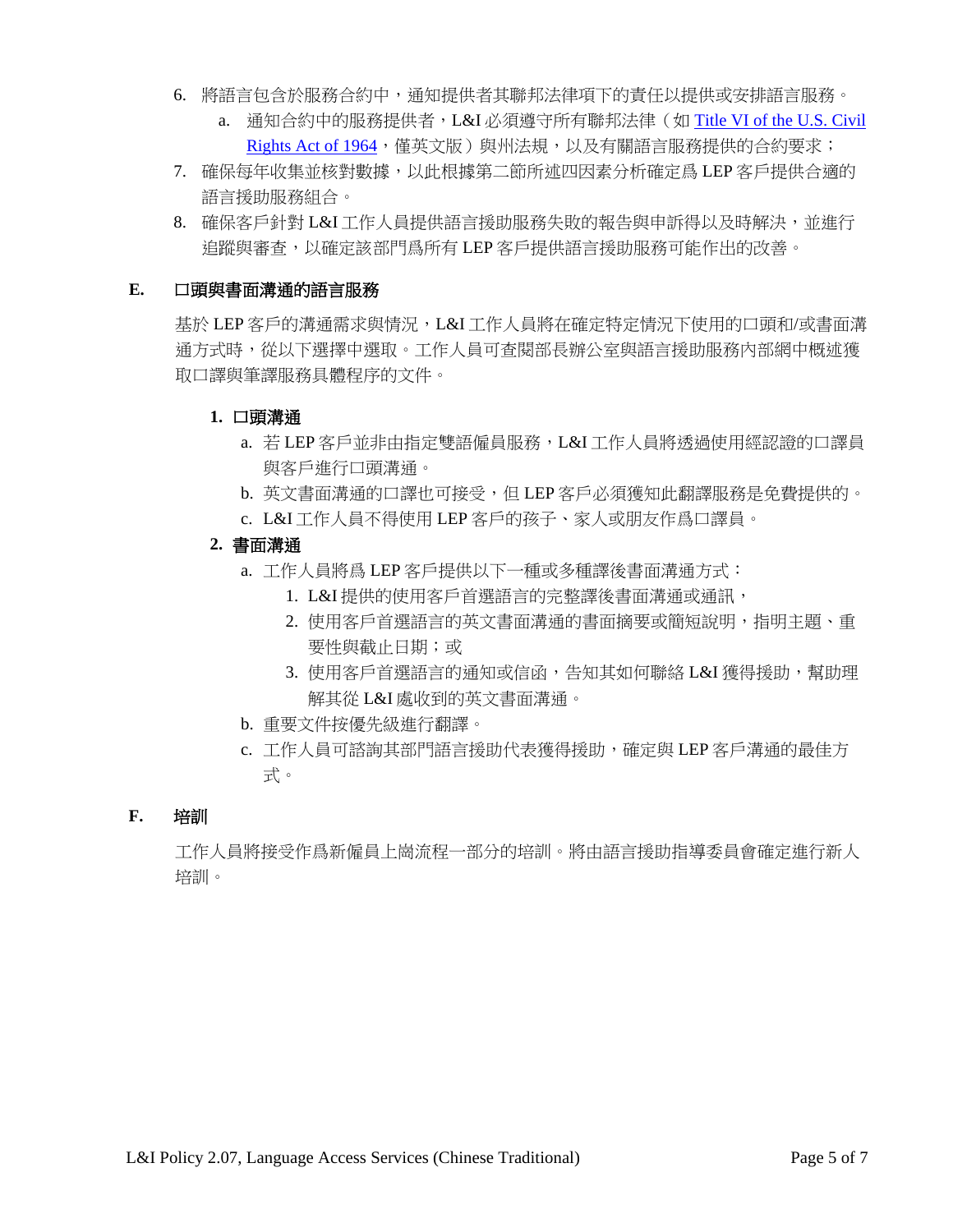### **G.** 監督

語言援助指導委員會將針對有效性,每年監督並評估本政策與相應 LEP 活動的實施,以及語 言服務根據需要進行更新,以反映有關 LEP 人口、其語言援助需求與此政策體驗的資訊。

#### **H.** 申訴程序

當客戶報告 L&I 工作人員提供語言援助服務失敗,第一責任是提供所要求的服務並儘可能最 低程度地解決此問題。

如果客戶認爲其曾因爲英語能力有限被阻止有效地獲得 L&I 服務,應告知其有權向 L&I 或美 國勞工部民權中心提出申訴。提交 L&I 的申訴將發給內部審核與民權辦公室進行獨立審查, 而且如果有需要,將在內部審核與民權辦公室助理處長的授權下進行調查。

## <span id="page-5-0"></span>**V.** 參考文獻(僅英文版)

- 1. Title VI of the Civil Rights Act of 1964 (Title VI), 42 U.S.C. §§ 2000d-2000d-7 , [http://www.gpo.gov/fdsys/pkg/USCODE-2008-title42/pdf/USCODE-2008-title42-](http://www.gpo.gov/fdsys/pkg/USCODE-2008-title42/pdf/USCODE-2008-title42-%20chap21-subchapV.pdf) chap21 [subchapV.pdf](http://www.gpo.gov/fdsys/pkg/USCODE-2008-title42/pdf/USCODE-2008-title42-%20chap21-subchapV.pdf)
- 2. Section 188 of the Workforce Investment Act of 1998 (WIA), 29 U.S.C. § 2938, [http://www.gpo.gov/fdsys/pkg/USCODE-2011-title29/pdf/USCODE-2011-title29-](http://www.gpo.gov/fdsys/pkg/USCODE-2011-title29/pdf/USCODE-2011-title29-%20chap30-subchapV-sec2938.pdf) chap30 [subchapV-sec2938.pdf](http://www.gpo.gov/fdsys/pkg/USCODE-2011-title29/pdf/USCODE-2011-title29-%20chap30-subchapV-sec2938.pdf)
- 3. Title VI regulations, 28 C.F.R. 42.405(d)(1), [http://www.gpo.gov/fdsys/pkg/CFR-2014-](http://www.gpo.gov/fdsys/pkg/CFR-2014-%20title28-vol1/xml/CFR-2014-title28-vol1-sec42-405.xml) title28 [vol1/xml/CFR-2014-title28-vol1-sec42-405.xml](http://www.gpo.gov/fdsys/pkg/CFR-2014-%20title28-vol1/xml/CFR-2014-title28-vol1-sec42-405.xml)
- 4. WIA regulations, 29 C.F.R. 37.35, [http://www.gpo.gov/fdsys/pkg/CFR-2014-title29](http://www.gpo.gov/fdsys/pkg/CFR-2014-title29-%20vol1/xml/CFR-2014-title29-vol1-sec37-35.xml) [vol1/xml/CFR-2014-title29-vol1-sec37-35.xml](http://www.gpo.gov/fdsys/pkg/CFR-2014-title29-%20vol1/xml/CFR-2014-title29-vol1-sec37-35.xml)
- 5. U.S. Department of Labor (2003). Federal Register Vol. 68, No. 103. Policy Guidance to Federal Financial Assistance Recipients Regarding the Title VI Prohibition Against National Origin Discrimination Affecting Limited English Proficient Persons. [http://www.gpo.gov/fdsys/pkg/FR-](http://www.gpo.gov/fdsys/pkg/FR-2003-05-29/pdf/03-13125.pdf)[2003-05-29/pdf/03-13125.pdf](http://www.gpo.gov/fdsys/pkg/FR-2003-05-29/pdf/03-13125.pdf)
- 6. U.S. Department of Justice (2002). Federal Register Vol. 76, No. 117. Policy Guidance to Federal Financial Assistance Recipients Regarding the Title VI Prohibition Against National Origin Discrimination Affecting Limited English Proficient Persons. [http://www.gpo.gov/fdsys/pkg/FR-](http://www.gpo.gov/fdsys/pkg/FR-2002-06-18/pdf/02-15207.pdf)[2002-06-18/pdf/02-15207.pdf](http://www.gpo.gov/fdsys/pkg/FR-2002-06-18/pdf/02-15207.pdf)
- 7. U.S. Department of Justice (2011). Language Access Assessment and Planning Tool for Federally Conducted and Federally Assisted Program. [http://www.lep.gov/resources/2011\\_Language\\_Access\\_Assessment\\_and\\_Planning\\_Tool.pdf](http://www.lep.gov/resources/2011_Language_Access_Assessment_and_Planning_Tool.pdf)
- 8. Presidential Documents. Federal Register Vol. 65, No. 159. Executive Order 13166, Improving Access to Services for Persons with Limited English Proficiency. [www.gpo.gov/fdsys/pkg/FR-](http://www.gpo.gov/fdsys/pkg/FR-2000-08-16/pdf/00-20938.pdf)[2000-08-16/pdf/00-20938.pdf](http://www.gpo.gov/fdsys/pkg/FR-2000-08-16/pdf/00-20938.pdf)